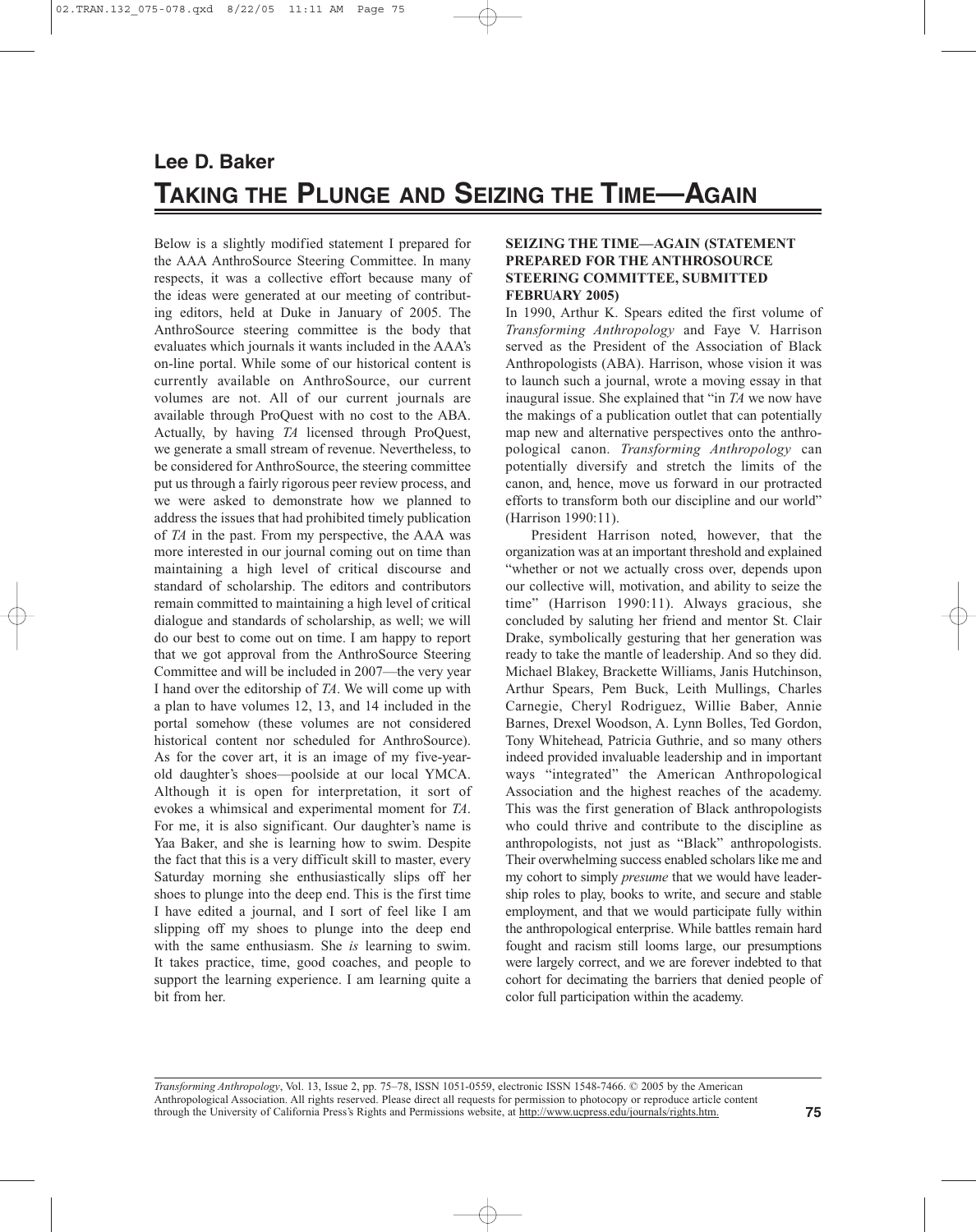Like so many Black institutions, publications, and organizations, the ABA was founded and organized in 1970 so that Black folk could have a place of their own, exercise agency, and organize together and with their sisters and brothers across the color line to impact change. By the 1990s, times were heady for Black anthropologists, Yolanda Moses, Johnetta B. Cole, Carolyn Martin Shaw, Niara Sudarkasa, and Claudia Mitchell-Kernan were each serving their respective institutions as presidents or top administrators while others like Michele Rolph Trouillot, Brackette Williams, Lorand Matory, Leith Mullings, H. Enoch Page, and Sheila Walker populated graduate reading lists from coast to coast. By the late 1990s, there was seemingly no need to have a place of our own. On the surface at least, it was beginning to look as though African American anthropologists were fairly well represented throughout the AAA administrative structures and within its flagship journals. Like the NAACP, the Urban League, and countless other civil rights organizations, the ABA and *Transforming Anthropology* are now forced to reinvent themselves. I see both the ABA and *Transforming Anthropology* at another threshold as I take over as the fourth editor. My predecessors include Arthur Spears, Brackette Williams, and Irma McClaurin. Each has sacrificed untold hours and suffered countless headaches, and despite extremely limited support, they kept *TA* a vibrant and exciting journal. These editors ensured that it hewed closely to its mission of publishing intellectually exciting yet critical analysis aimed at social change. In addition, they ensured that the journal remained committed to interdisciplinary research while continuing to publish within the four fields.

Throughout its history, *TA*'s provocative book reviews have been consistently strong, and they have anchored the journal's success over the years. Drexel G. Woodson has provided both intellectual guidance and organizational leadership in this arena. He has been the glue that has kept this journal together. Although his formal role has been that of longtime book review editor—always delivering the highest-quality book reviews—he has been much more. He has consistently served each editor with wise counsel and a steady hand. He has also been able to develop a substantial backlog of book reviews and procure support from the University of Arizona.

*Transforming Anthropology* has always produced interesting, provocative, and critical research, commentary, and reports. Many of our special issues remain popular on syllabi, and we enjoy a loyal and faithful following that pores over every issue. In fact, we have more subscribers who are neither libraries nor AAA members than all of the AAA publications put together. But as was the case with my predecessors, the journal

currently receives very little material support, suffers from a paucity of high-quality submissions, and has virtually no backlog. For a variety of complex and crosscutting reasons, the journal has not always come out in a timely fashion. With so many competing demands for faculty members' time and a perpetual lack of staff support for the journal, there are actually good reasons why this has been the case with *Transforming Anthropology*.

I have accepted this challenge and believe that we have a new cohort of anthropologists who are ready to recommit to the journal and literally take it to the next level. Although that threshold looks like a rather large hurdle in my mind's eye, I see the new relationship between UC Press, the AAA, and AnthroSource as a real incentive and opportunity to motivate scholars to infuse the journal with critical research and participate in its transformation, and Duke University is the right place to do it.

Over the last three years, Duke University has hired John L. Jackson, Jr., Deborah A. Thomas, and Bayo Holsey. All three have committed to help shoulder some of the editorial responsibilities. In fact, John and Deb currently serve as associate editors, and Bayo as a contributing editor. This means for the first time in *TA*'s history, an entire editorial team is at one university. Between the faculty and students in Women's Studies, Cultural Anthropology, and African and African American Studies at Duke, we have many supporters and future contributors. In addition, we have secured office space for the journal within the John Hope Franklin Center and some financial support from the African and African American Studies Program, and once a year we are allocated a research assistant from among our graduate students in the Department of Cultural Anthropology. Although I would like some sort of regular staff support or a reduction in my teaching load, I am delighted and excited about the support we have generated, and even more excited about the enthusiasm we have received across campus. With help from John Jackson and Deborah Thomas, we have assembled a group of contributing editors, reworked the mission statement, and generated a small backlog. The contributing editors have already met and addressed what we see as our greatest challenge: to ensure that *Transforming Anthropology* comes out on time while maintaining the high standard of academic excellence and critical analysis we have enjoyed in the past. We have addressed some of the structural weak points of the journal and have come up with novel ways to recruit, solicit, and organize submissions.

### 1. **Assemble a Group of Committed and Enthusiastic Contributing Editors.** We have recently appointed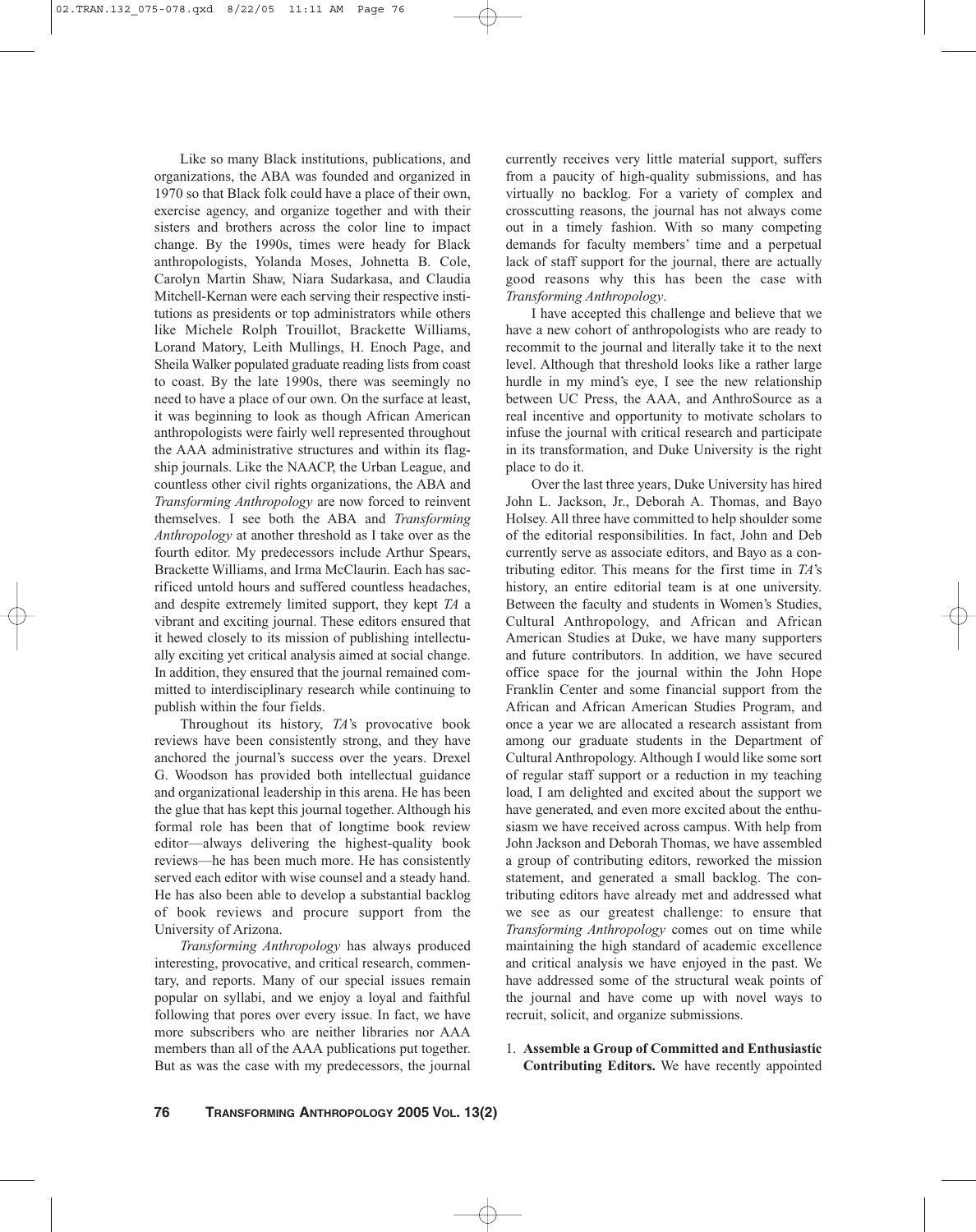fifteen contributing editors, while shifting the current editorial board to the role of an advisory board. The former editorial board was illustrious, and we feel that they would best serve the journal in an advisory capacity. The new collective of contributing editors will serve as the working editorial board. Although some are long-established scholars, most are recently established scholars who are producing some of the most provocative and exciting research in the country. These editors will serve a two-year term and will be our initial resource for peer reviewing, contributing articles, and finding reviewers. They are required to peer review two articles or contribute or recruit one article per year. I hope that organizing this collective will solidify a sense of intellectual community among a new cohort of scholars while strengthening the lines of communication between scholars who are committed to theoretically sophisticated explorations of race, culture, gender, class, and issues that impact Africans within the diaspora. There are seven of us who live or work in the so-called "research triangle," and we have already met once and plan to meet once a semester to review where we are, take stock, and come up with new ways to strengthen the journal. Although most of our work will be done electronically, we also plan to hold meetings at the annual AAA conference as well as one of the smaller section conferences during the spring. Employing a group of contributing editors is an entirely new approach for *TA*, and so far, it has been extremely productive.

- 2. **Recruiting Articles.** In order to take some of the burden off of the editor, we are asking each contributing editor who recruits an article to act sort of like the editor for that particular article—identifying peer reviewers, soliciting the reviews, and reminding the parties to keep on a tight timeline. We are asking recruiters to basically shepherd "their" articles through the editorial process while working in partnership with the editorial offices at Duke.
- 3. **Going Serial with Special Topics.** One of the greatest assets of *TA* has been our guest-edited volumes, where an individual scholar with particular expertise gathers a group of scholars together to write articles around a topic. It is often difficult and time-consuming to bring together a complete volume. We are now asking editors to run their articles as a series on a special topic. Special-topic sections will cluster a series of articles or other kinds of essays under a single rubric or theme. Series editors also have the option of running themes across several issues, which has the potential of generating an interesting and ongoing dialogue. Robert L. Adams Jr. inaugurates the first series in this volume.
- 4. **Call and Response.** Another approach to generate exciting scholarship, dialogue, and participation is the new section we initiated titled "Call and Response." What we plan to do is have scholars respond publicly to another author's submission. Like a more informal version of *Current Anthropology*, we will invite people to engage in a cordial and informative discussion. For example, in this issue Lesley Gill's report to the AAA Human Rights Committee detailing Coca-Cola's unseemly labor practices serves as the call, while Robin Kirk, who has worked extensively on Colombia's human rights abuses, issues the response. I hope that this section can serve as a dialogic space. We feel that this will be an exciting feature that will generate substantial buzz inside and outside of the ABA and *TA*'s traditional readership.
- 5. **Other Innovative Formats.** In order to continue our emphasis on generating dialogue among scholars and across issues, we have agreed to solicit and publish additional kinds of material that further examines the themes we explore, such as interviews with activists and arts practitioners, dialogues between anthropologists on particular topics, and creative nonfiction. We have also decided to include more artwork, and we have appointed anthropologist Stanford Carpenter (comic book artist, critic, and visual theorist) as our art editor to work toward this end. From the beginning, *TA* has always experimented with innovative formats. If one looks at some of the very first volumes, there are examples of poetry, course syllabi, interviews, and other genres.
- 6. **Edited and Typeset by UC Press.** The ABA has made a strategic investment in the journal by opting to pay the Journals Division of University of California Press to typeset, copyedit, and publish the journal. Although the hefty expenses are difficult for a relatively small unit to shoulder, the editors believe that partnering with the press will allow the editorial offices here at Duke to focus on acquisitions and development, while letting the seasoned professionals handle the copyediting and production. This division of labor makes sense financially and strategically. Frankly, we had no choice. Every member journal of AnthroSource must be published by UC Press because the "tagging" and "coding" involved in the production process enhances the features of AnthroSource.

I realize that virtually the entire ABA budget is allocated for this one journal, but this fact underlines the various stakes involved for all of the stakeholders, including the AAA. I don't want to raise the specter of failure, but I do want to emphasize that the central administration of the AAA is a stakeholder too.